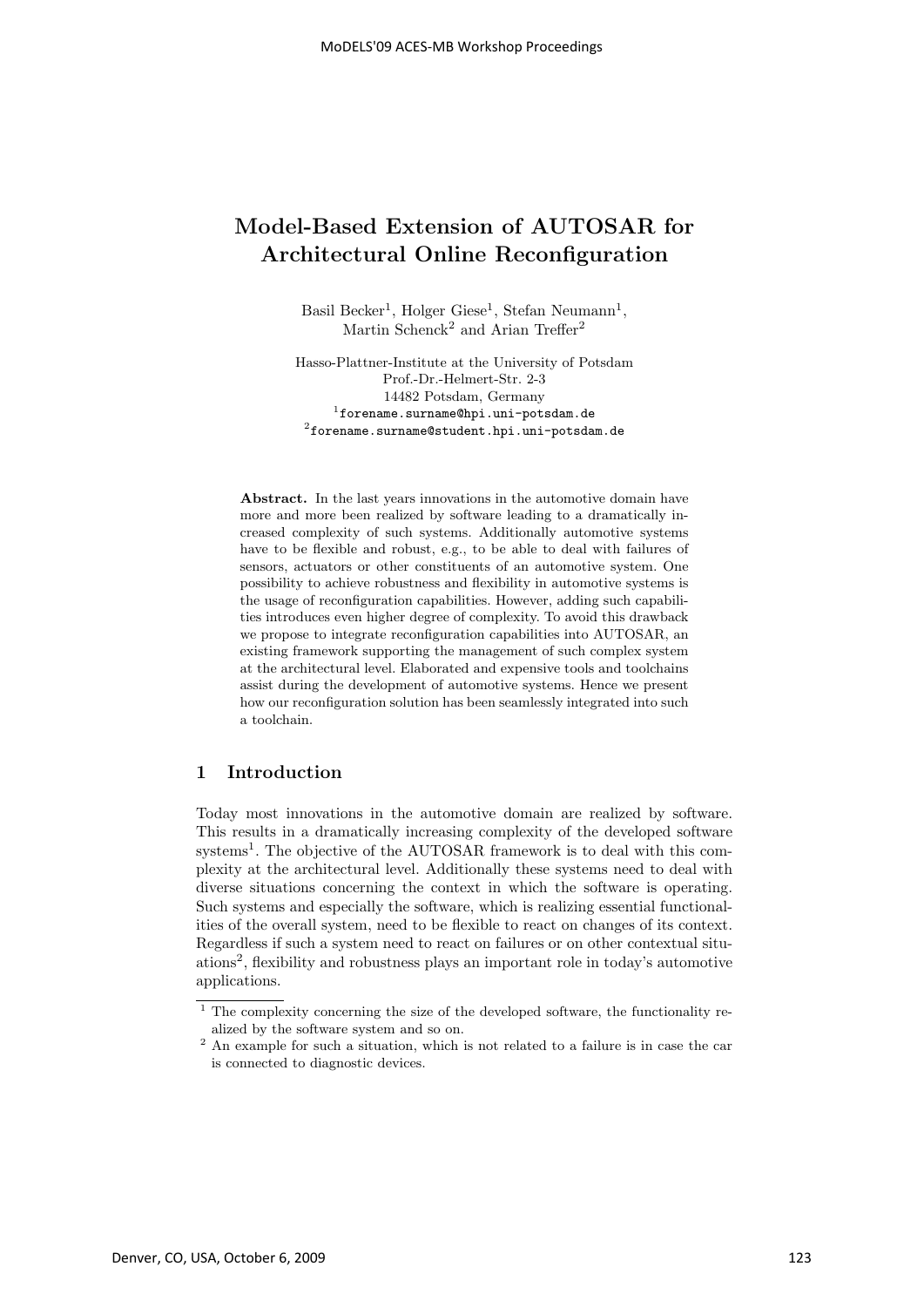Reconfiguration is one possibility to facilitate the flexibility and robustness of such systems. There exist different possibilities to realize reconfiguration within automotive software. One is to realize reconfiguration mechanisms at the functional level. Because the AUTOSAR framework primarily provides mechanisms to deal with the complexity at the architectural level also the reconfiguration aspects should be available at the same level. Because deriving architectural information from the functional level could be difficult or even impossible we propose to specify reconfiguration aspects at the architectural level and to automatically derive the needed functionality based on the architectural information.

Further in a typical development scenario one has to deal with black-box components provided by third parties and elaborated information about the included functionality is not available, what also hampers the management of reconfiguration aspects at the functional level. Another possible solution is to introduce a new approach inherently facilitating reconfiguration aspects in the context of automotive systems. Today standard methods and tools already exist for supporting the development process of AUTOSAR. Because adapting existing tools or developing new once is very costly the propagation of such a new approach would be hardly suitable in practice. Summarizing we have identified the need for an development approach that is able to provide reconfiguration capabilities at the architectural level, can be seamlessly integrated into an exiting development solution and can also include third party components into the reconfigurable architecture. In this work we show how reconfiguration capabilities, which are currently not included in the existing AUTOSAR approach can be supported at the architectural level without degrading existing development solutions, tools or the standard itself. We further show how the needed functionality for realizing the reconfiguration logic can be automatically generated based on the architectural information describing the reconfiguration. The used application example for our evaluation is related to the field of fault tolerant systems and from our perspective such systems are one possible field to which reconfiguration like discussed in the remainder of this work can be applied.

The remainder of this paper is organized as follows. In Section 2 we discuss existing approaches supporting reconfiguration relevant for automotive systems and especially those approaches providing reconfiguration capabilities at the architectural level. In Section 3 we briefly introduce the existing toolchain, which builds the technological foundation for our investigation concerning the developed extension for on-line reconfiguration within the AUTOSAR framework. Subsequently in Section 4 we show how such a system is usually modeled with the given tools and how the additional reconfiguration aspects could be formulated based on the input/output of the existing toolchain. In Section 5 we show how these created additional reconfiguration aspects are automatically merged back into the original architecture and how the merged result fits into the existing tools without discarding or degrading parts of the original toolchain. Finally we give short discussion concerning the current results of our work in Section 6.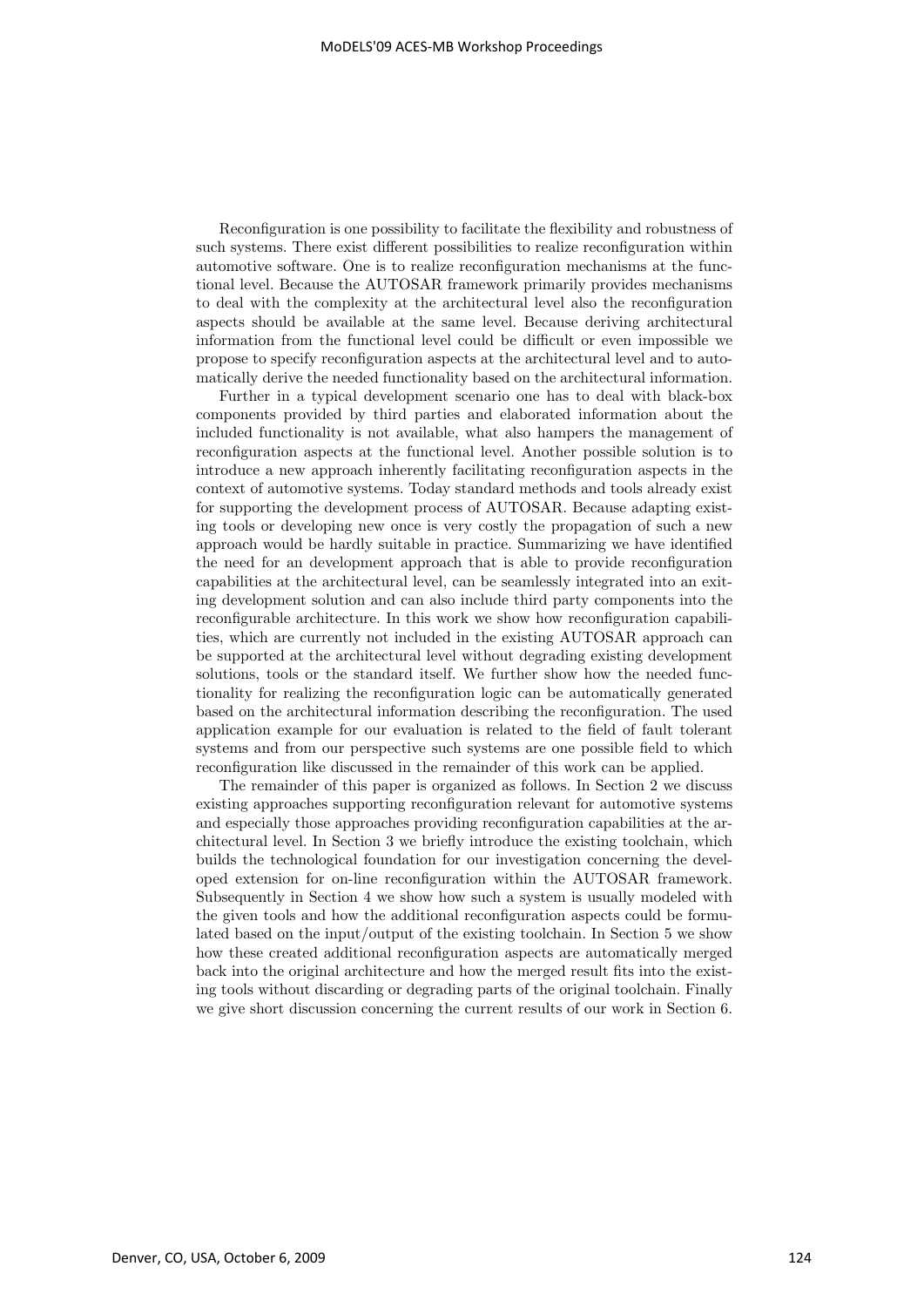# **2 Related Work**

In several different areas of computer science ideas have been presented, which are related to the approach we are going to present in this paper. In the field of software product lines and especially dynamic software product lines the topic of variable software has been addressed. The software architecture community has presented some work on the reconfigurability of robotic systems. Work, tailored to the automotive domain, has been done in the DySCAS project. We did some research on self-optimizing mechatronic systems.

In previous work we have presented a modeling technique called Mechatronic UML (mUML), which is suitable for the modeling of reconfigurable and self-optimizing mechatronic systems [1, 2]. However, the mUML approach differs from the one, which will be presented in this paper, in the fact that mUML uses an own code generation mechanisms and thus could hardly be integrated into existing development tool chains.

In the DySCAS<sup>3</sup> project dynamically self-configuring automotive systems have been studied [3, 4]. DySCAS does not provide a model based development approach, tailored to the specification of reconfiguration. Reconfiguration is specified with policy scripts, which are then evaluated by an engine at run-time  $(cf. [5])$ .

Software Product Line Engineering (SPLE) [6] aims at bringing the assembly line paradigm to software engineering. Typically a software product line is used to develop multiple variants of the same product. However, as the classical SPLE approach targets the design-time variability of software it is not comparable to the approach we are going to present in this paper. Recently a new research branch has emerged from SPLE called Dynamic Software Product Line Engineering [7]. In Dynamic Software Product Lines the decision, which variant to run, has moved from design- to run-time. Such an approach is presented in [8], where the authors describe a dynamic software product line, which is suitable for the reconfiguration of embedded systems. In contrast to our approach this one is restricted to the reconfiguration of pipe-and-filter architectures and the reconfiguration has to be given in a textual form.

In [9] a framework for the development of a reconfigurable robotic system has been presented. But the presented approach does in contrast to ours not support the model-driven development of reconfiguration. A policy-based reconfiguration mechanism is described in [10]. The authors present a powerful and expressive modeling notation for the specification of self-adaptive (i.e. reconfigurable) systems but their approach requires too much computational power and is thus only remotely applicable to embedded systems. In [11] an approach based on mode automata has been presented. However, mode automata only support switching between different behaviors internal to a component and do not cover architectural reconfiguration.

<sup>3</sup> http://www.dyscas.org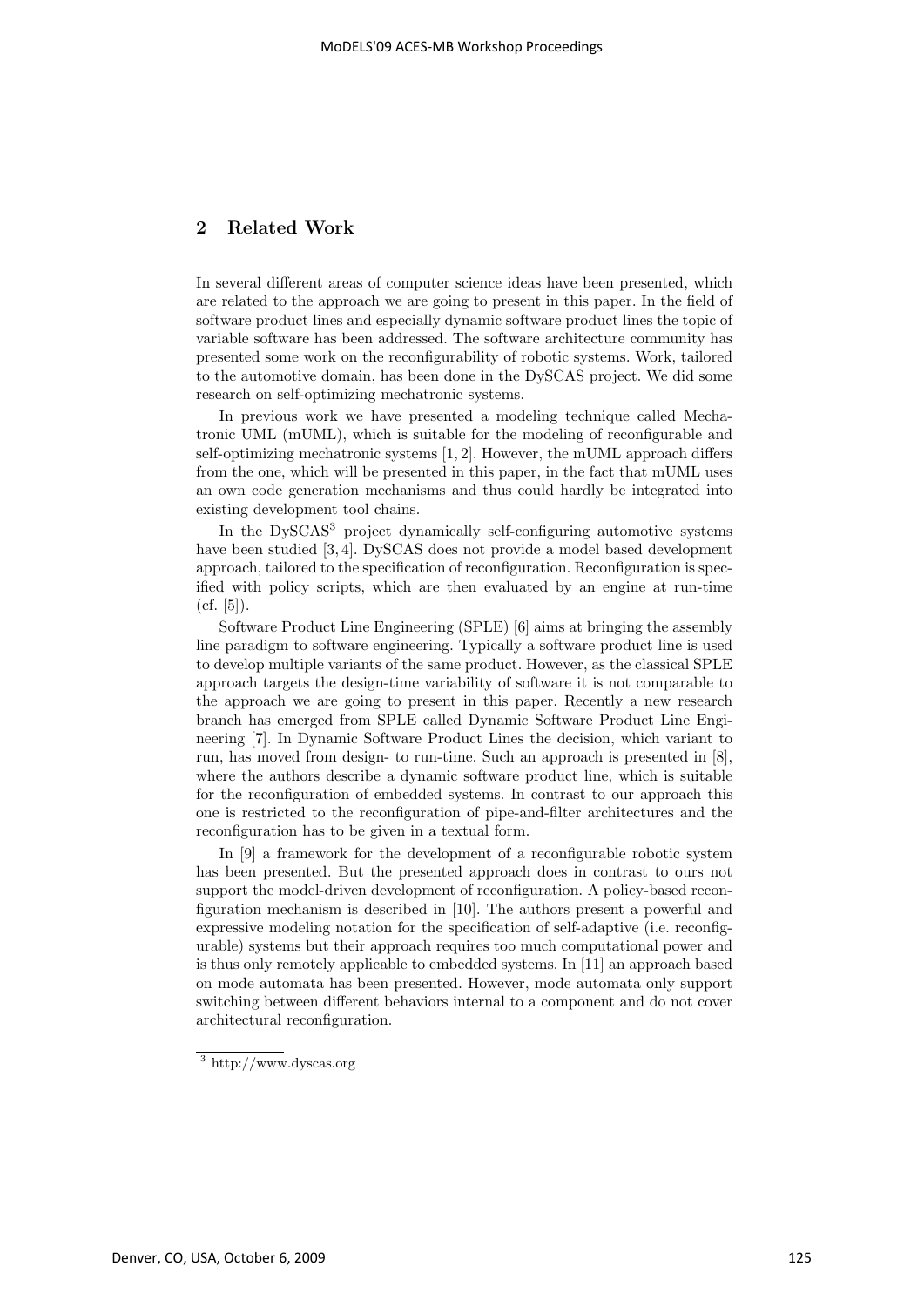## **3 Existing Development Approach**

For the development of embedded systems – especially in the automotive domain – several tools exist that provide capabilities for model-based development of such systems. Tools used by companies typically are mature, provide reliable and optimized code generation mechanisms and are as expensive as complex. Hence, any technique that claims being usable in the domain of embedded / automotive systems must be integrated into the existing toolchain. We will use this section to exemplary describe a toolchain, which might be used in the context of the AUTOSAR domain specific language.

#### **3.1 AUTOSAR**

The AUtomotive Open System ARchitecture (AUTOSAR) is a framework for the development of complex electronic automotive systems. AUTOSAR provides a layered software architecture consisting of the Application layer, the Runtime Environment and the Basic Software layer. Figure  $1<sup>4</sup>$  shows the different layer of the architecture. The Basic Software layer provides services concerning HW access, communication and Operating System (OS) functionality (cf. [12]). The Basic Software provides several interfaces in a standardized form to allow the interaction between the Basic Software layer and the application layer routed through the Runtime Environment. The Runtime Environment handles the communication between different constituents of the application layer and between the application layer and the Basic Software layer (e.g., for accessing Hardware via the Basic Software, cf. [13]). The Application layer consists of Software Components, which can be hierarchically structured and composed to so called Compositions. Software Components and Compositions can have ports and these ports can be connected via Connectors (see [14] for more details). The real communication is realized through the Runtime Environment in case of local communication between Software Components (Compositions) on the same node (Electronic Control Unit) or through the Runtime Environment in combination with the Basic Software in case of communication between different nodes.

The main focus of AUTOSAR is the modeling of architectural aspects and of structural aspects. The behavior modeling (e.g., needed control functionality for reading sensor values and setting actuators) is not the main focus of the AU-TOSAR framework. For modeling such behavior existing approaches and tools can be integrated into the development process of AUTOSAR. One commonly used tool for the model based development of behavior is MATLAB/Simulink (like described in Section 3.2). For executing such functionality AUTOSAR provides the concept of Runnables, which are added as a part of the internal behavior of a Software Component. Developed functionality could be mapped to Runnables and these Runnables are mapped to OS tasks. Additionally events

<sup>4</sup> Picture taken from http://www.autosar.org/gfx/media pictures/AUTOSARcomponents-and-inte.jpg.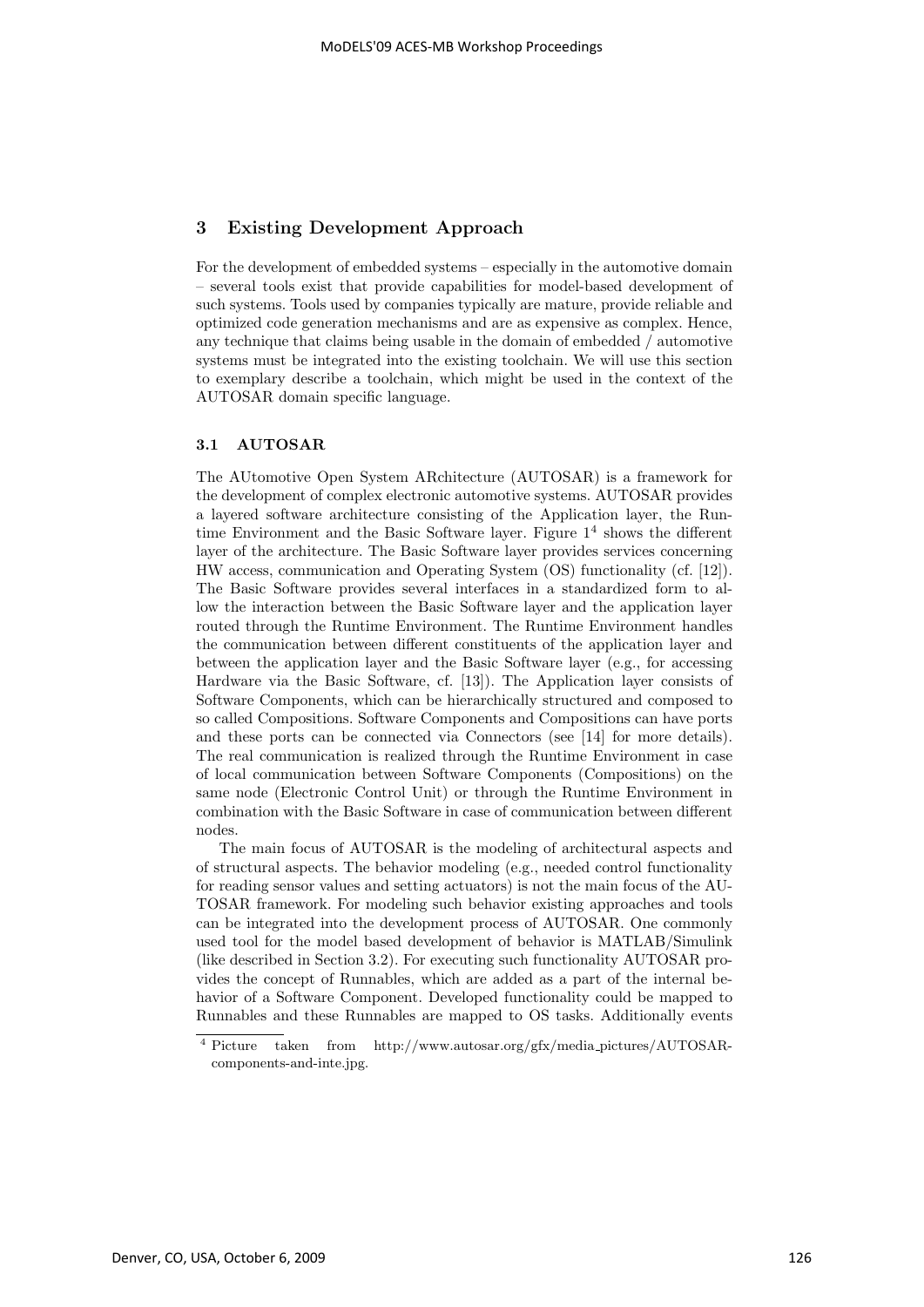can be used to decide inside an OS task if specific runnables are executed at runtime (e.g., runnables could be triggered by events if new data has been received via a port of the surrounding Software Component). For more details about the OS provided by the AUTOSAR framework see [15].

Once the modeling and configuration is done, in the current release version of AUTOSAR<sup>5</sup> changes at run-time concerning the structure of the application layer (e.g., restructuring connectors) are not facilitated by the framework.



**Fig. 1.** The AUTOSAR layered architecture

#### **3.2 Existing Toolchain**

The scheme in Figure  $2(a)$  shows one possible toolchain for the development of AUTOSAR systems. Rectangles with rounded corners represent programs, rectangles with cogwheels stand for processes. The arrows indicate exchange of documents, the type of the document (i.e. models, C-code or parameters) is annotated to the arrows. The system's architecture (i.e. components, ports and connectors) is modeled in SystemDesk $6$ . Together with the architecture SystemDesk also supports the modeling of the system's deployment to several ECUs. The components behavior is specified using Matlab with the extension Simulink. For Matlab/Simulink (ML/SL) special AUTOSAR block sets exist, which allow the import of components specified in SystemDesk into Matlab and following the development of the component's functionality.

Further SystemDesk supports the generation of optimized C-Code, which conforms to the AUTOSAR standard concerning the Runtime Environment (cf. Subsection 3.1). Together with the C implementation of the software components modeled in SystemDesk the generated output also contains a configuration for the basic software layer. This layer is generated from specialized tools (e.g. Tresos

 $\overline{\phantom{a}}$ <sup>5</sup> Release 3.1

<sup>6</sup> http://www.dspace.de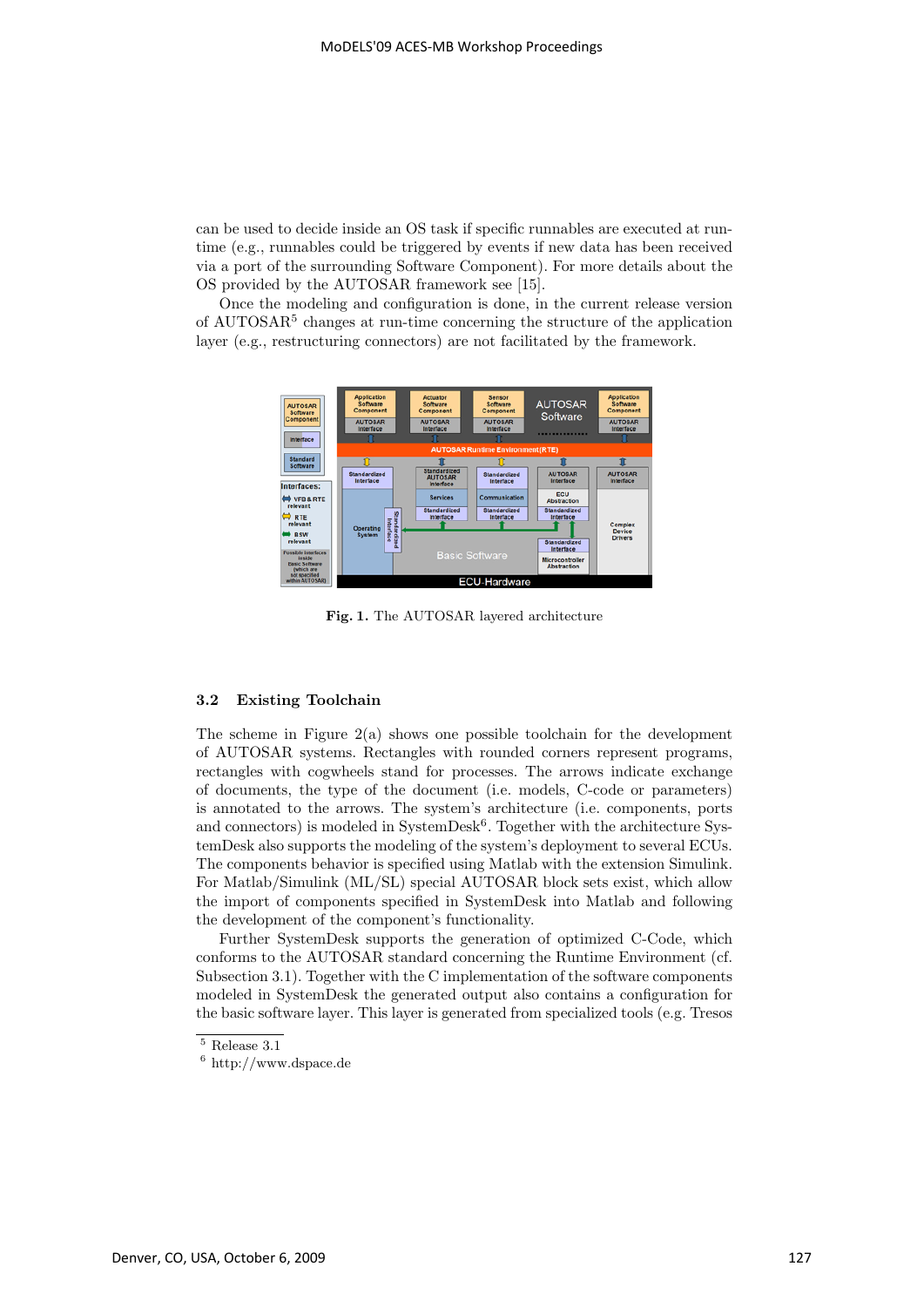

(a) Exemplary toolchain for development (b) Tool chain for modeling reconfigurable with AUTOSAR AUTOSAR architectures

**Fig. 2.** The current and the extended toolchain for the development with AUTOSAR

by ElectroBit, abbreviated as BSW-C/G in Figure 2) and is specific to the system modeled in SystemDesk and the available hardware.

At the integration step a build environment compiles the generated C-Code and builds the software running on each ECU.

## **3.3 Evaluation Example**

The used application example for showing the reconfiguration capabilities that are supplemented to the existing AUTOSAR framework in our approach is the reconfiguration of a set of adjacent aligned distance sensors. The discussed evaluation example allows reacting on sensor failures in the manner that the failure of individual sensor instances is compensated.<sup>7</sup>

Such adjacent aligned sensors are commonly used in a modern car, e.g., in case of a parking distance control. Such a parking distance control uses sensors (e.g., ultrasonic sensors) embedded in the front or rear bumper for measuring the distance to nearby obstacles.

Additionally in Section 5.3 we discuss the evaluation results of experiments we have made on an evaluation platform using the techniques described in Section 4.

## **4 Modeling Reconfiguration**

In order to make an AUTOSAR system architecture reconfigurable, some additional concepts are needed. The toolchain needs to be extended in a certain way that extensions do not make the existing toolchain invalid. From our perspective the best way is to integrate an optional tool that can be plugged into the existing toolchain.

<sup>7</sup> For our application example we assume that a sensor failure can be observed at the level of Software Components.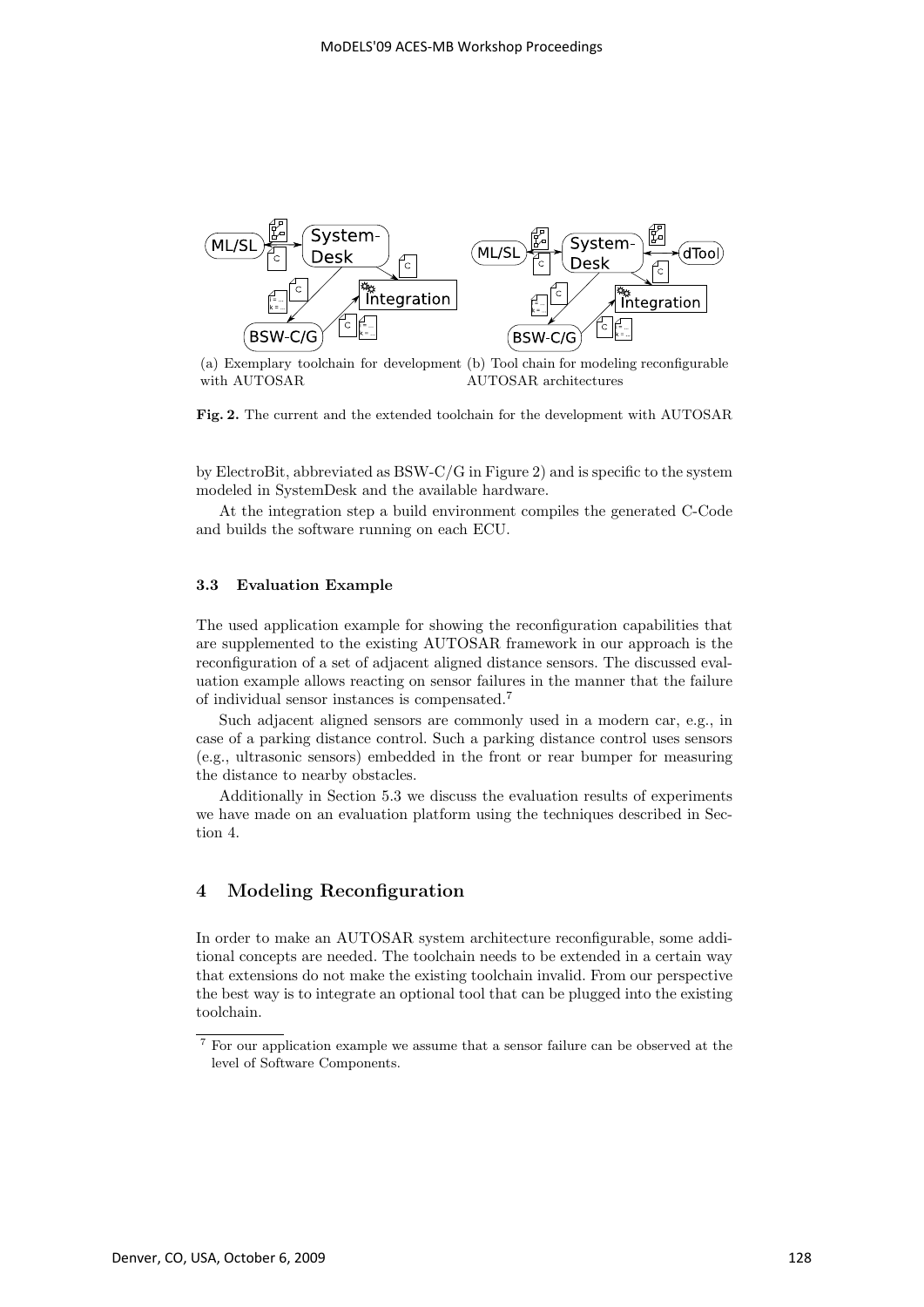#### **4.1 Extended Toolchain**

Our modeling approach is currently restricted to the modeling of AUTOSAR software architectures. The toolchain in Figure 2(b) shows our approach of extending the existing toolchain by another tool without degrading existing ones. By using this proposal the developer is free to choose, whether he wants to use our given enhancement or not. He can either model an architecture, that does not provide any reconfiguration or he can use our tool in addition and empower himself to specify and realize reconfiguration aspects. The advantages are obvious: better control and overview due to the diagrammatic depiction.

**SystemDesk** SystemDesk is a tool provided by  $dSPACE^8$  supporting the modeling of AUTOSAR conform systems. Among other things it supports the modeling of the AUTOSAR HW and SW architectures. For modeling the SW architecture Software Components, compositions as well as ports, interfaces and connectors are provided as modeling artifacts. These artifacts can be used to describe the architectural aspects of a concrete SW architecture for a specific system like shown in Figure 3.<sup>9</sup> Besides modeling the architecture in SystemDesk, the tool also allows the linking of the Software Components to their behavior, written in C-Code or given in form of MATLAB/Simulink models.

Additionally the HW architecture including the used types of ECUs (Electronic Control Unit), the deployment of Software Components to these ECUs as well as additional information concerning the configuration (e.g., configuration concerning communication and the OS) can be specified. Based on this information SystemDesk automatically generates code, which can be compiled for the specified platform. Besides the code for the application layer SystemDesk also generates source code realizing the Runtime Environment functionality.

Figure 3 shows the relevant part of the SW architecture concerning our application example modeled in SystemDesk. Like depicted on the right side of Figure 3 the composition consists of four Software Components representing the distance sensors<sup>10</sup> connected to another composition *SensorLogic* evaluating the sensor values to a single value provided by the port  $ShowDistanceOut$ .<sup>11</sup>

The above mentioned elements (Software Components, ports and connectors) are used to describe the software when no reconfiguration is intended. Some additional elements shown in Figure 3 are described in more detail in the following section. These elements *(Interpolation, Reconfiguration* and the unused ports of the sensors) are used later to realize the reconfiguration functionality.

<sup>8</sup> www.dspace.de

<sup>&</sup>lt;sup>9</sup> For the realization of control functionality other constituents can be imported into SystemDesk, e.g. in form of C-Code or Matlab/Simulink models, to realize the implementation of internal behavior of Software Components.

<sup>&</sup>lt;sup>10</sup> The ports accessing the HW via the Runtime Environment and Basic Software are not shown here because they are not object of reconfiguration.

 $11$  To allow a better understanding *SensorLogic* calculates a single output value based on the different input values. Potentially also several output values can be computed.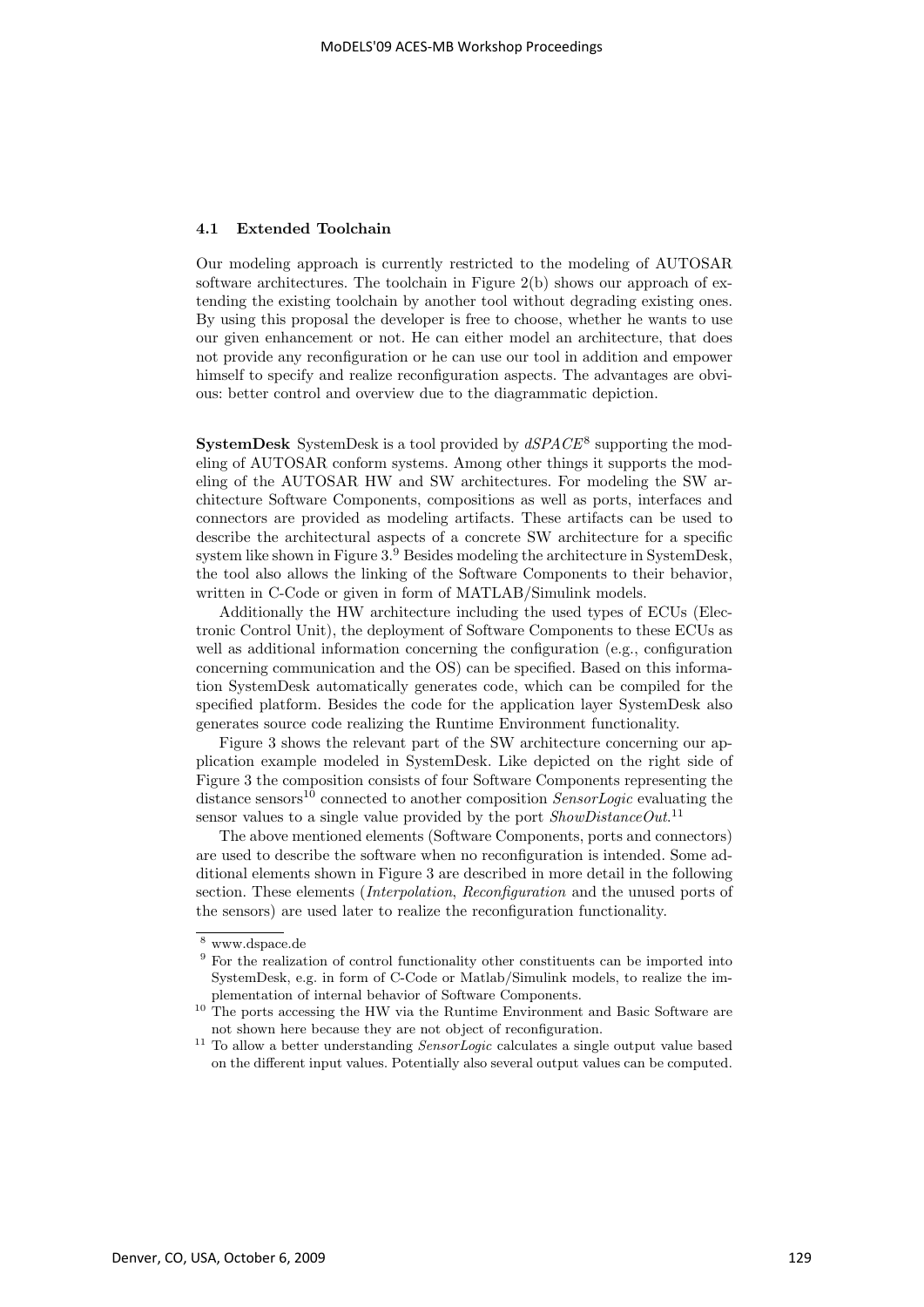

**Fig. 3.** Configuration in SystemDesk

**dTool** The usual modeling procedure is not altered until the modeling in Sys $temDesk<sup>12</sup>$  is initially done like described above. After the model from SystemDesk is exported in form of an XML file<sup>13</sup> and loaded into the  $dTool$  the constituents concerning the reconfiguration could be specified. Using the dTool we are now able to model two different aspects, relevant for the reconfiguration. On the one hand our tool allows creating new configurations, which differ from the initial one. Such differences are alternative connections (in form of connectors) between components and/or compositions. Which parts of the architecture are relevant concerning reconfiguration is indicated by the Software Component Reconfiguration included in the original SystemDesk model. Alternatively the dTool allows to manually choosing relevant parts of the imported architecture. On the other hand our dTool allows to model an automaton, which specifies how to switch between the modeled configurations.

Figure 4(a) depicts the configuration (modeled in the dTool) associated with the state that sensor two is broken. In the shown configuration the value of the port  $DistanceOut$  from the broken sensor  $Sensor_2$  is not available. Consequently the value sent to the port *Distance 2.In* of the composition *SensorLogic* is interpolated from the to sensor values of the first and the third sensor via the additional composition Interpolation.

Figure 4(b) shows the configuration associated with the state that sensor four is broken and the value sent to the port  $Distance \text{.} 3 \text{.} In$  of the composition SensorLogic is interpolated based on the sensor values of the second and the fourth sensor.

 $^{\overline{12} }$ http://www.dspace.de/ww/en/ltd/home/products/sw/system\_architecture software/systemdesk.cfm

<sup>&</sup>lt;sup>13</sup> The AUTOSAR framework specifies XML-Schemes for exchanging AUTOSAR models in a standardized form.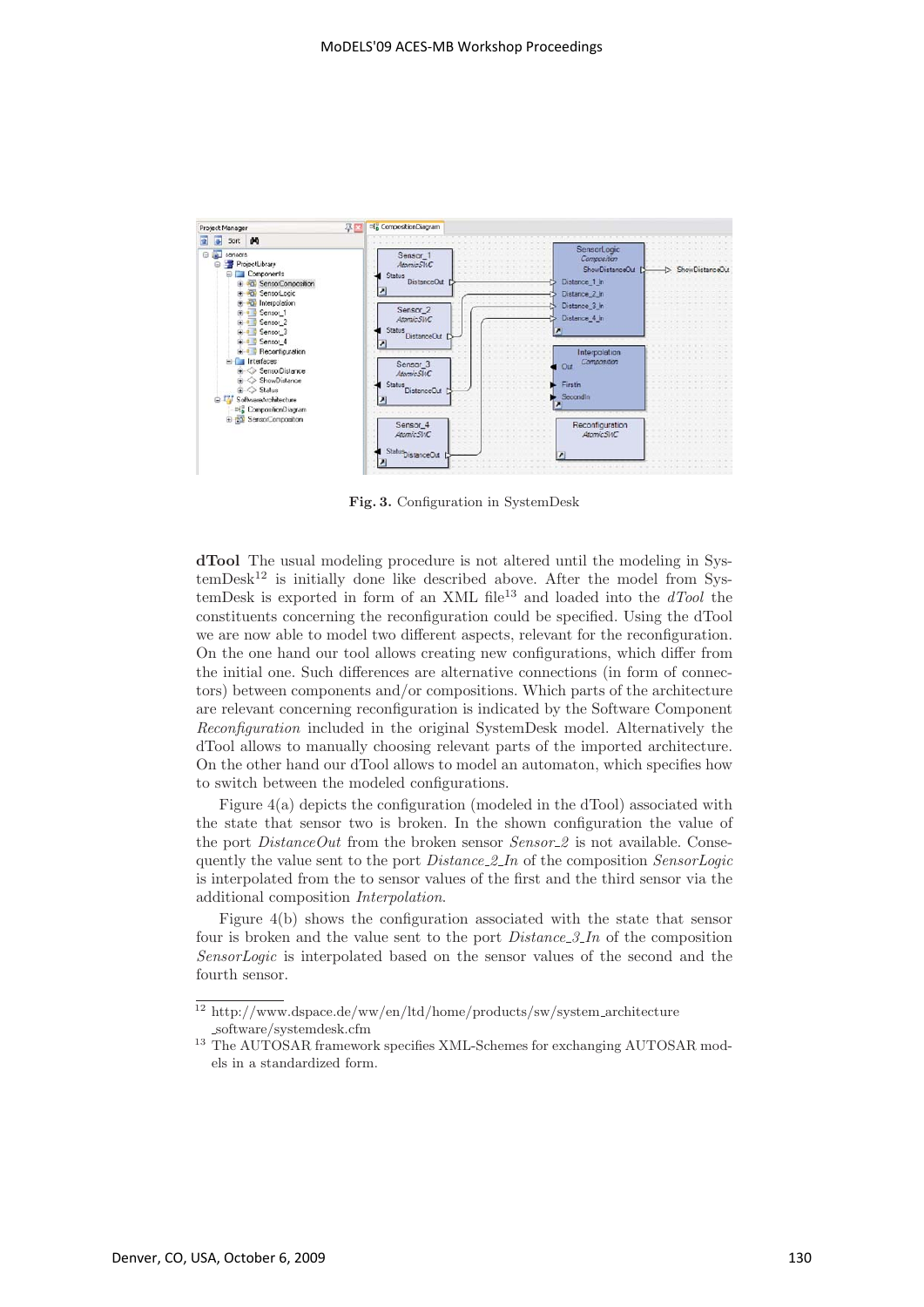

**Fig. 4.** Two configurations of the architecture for two different scenarios

The composition Interpolation used here provides some functionality for interpolating two different sensor values. This functionality has been added specifically for our application example.<sup>14</sup> This interpolation functionality is used to approximate the value of a broken sensor based on the values of two adjacent sensors. It is potentially possible to integrate this functionality into an existing Software Component, but for a better understanding, we decided to introduce a new Software Component for this purpose.

The second part, which could be modeled in the dTool relevant for the reconfiguration is the automaton shown in Figure 5 specifying how to switch between different configurations. The automaton consist of the initial state *initial*, where all four sensors work correctly, the state sensor2broke where the second sensor is broken, the state sensor3broke where the third sensor is broken and state allfail where the first or the fourth sensor or more than one sensor is broken. Transitions between these states specify which reconfiguration is applied at runtime. The transitions are further augmented with guards. These guards are expressions over the values provided by components within the reconfigurable composition, which provide information relevant for the reconfiguration (in our case these information are provided via the Status-ports of the four Sensor-Software Components). An example for such a guard is shown at the transition from state initial to state *sensor2broke* requiring that the status port of the Software Component Sensor 2 provides the value 0 (indicating a broken sensor).

For the application example we assume that such status ports of the Software Components representing the sensors exist as we otherwise were not able to observe each sensors' status.<sup>15</sup>

 $\overline{14}$  In our application example this functionality has been realized using Matlab/Simulink.

<sup>&</sup>lt;sup>15</sup> Alternatively an observer could be realized in form of an additional Software Component evaluating the sensor values over time and providing the status ports. If the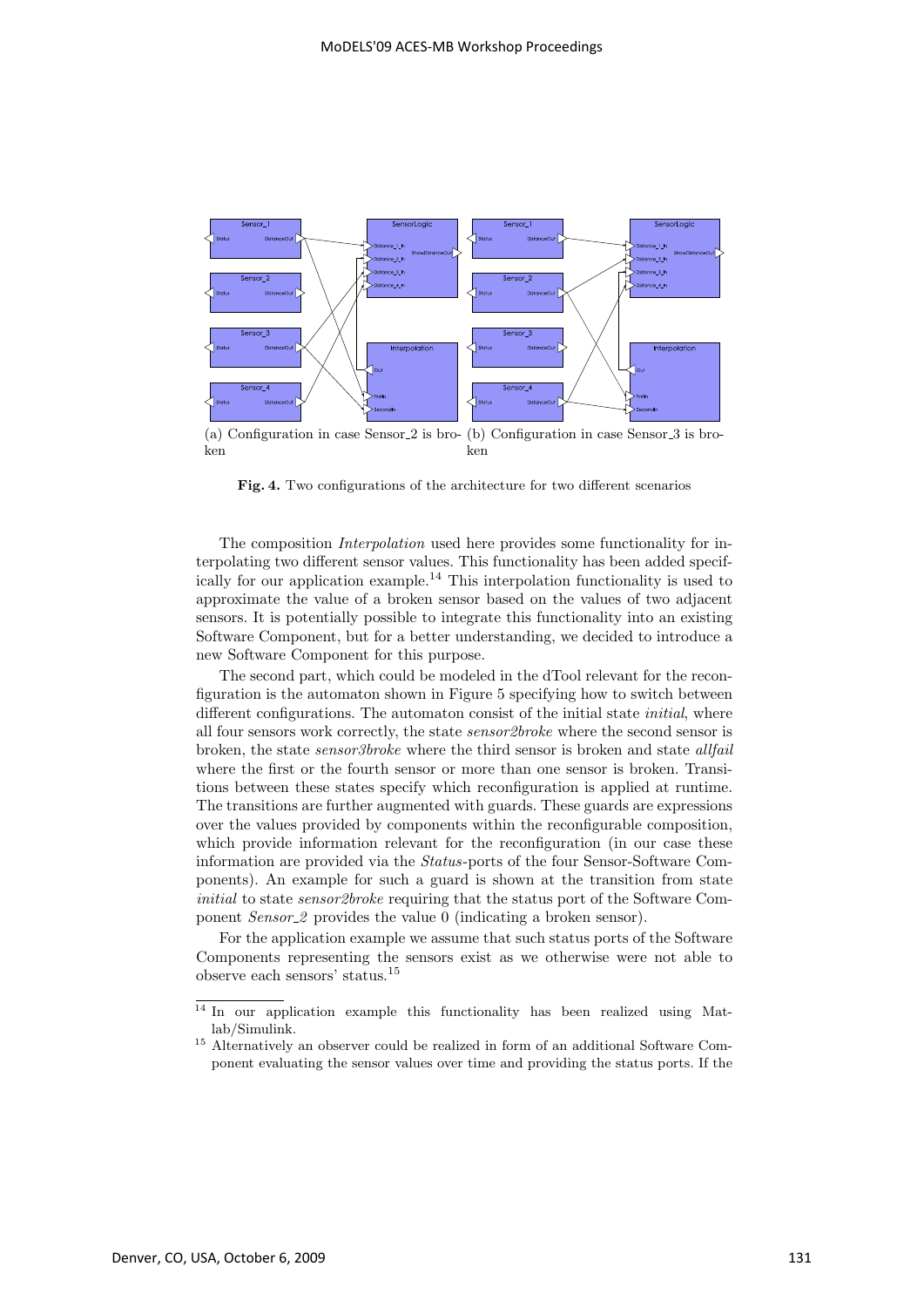

**Fig. 5.** Reconfiguration automaton in the dTool

## **5 Merge**

In its current version the AUTOSAR standard does not support reconfiguration as a first class modeling element. Thus, SystemDesk also does not support modeling of diagrams that represent different variations of one composition. Hence the direct import of the reconfiguration, we have modeled in the *dTool*, is impossible. Nevertheless we want to make use of SystemDesk's elaborated and AUTOSAR standard conform code generation capabilities. We had to find a way to translate the reconfiguration behavior into a SystemDesk/AUTOSAR model. This is done by merging all configurations to one final model. In the final model, the reconfiguration logic will be encapsulated by two components, the RoutingComponent and the StateManager.

#### **5.1 Merging configurations**

Our modeling approach only allows the reconfiguration of connections between components but is not suitable for the addition and removal of components at run-time<sup>16</sup>. Hence, a merged configuration consists of all components, which have been modeled in SystemDesk at the early stages (cf. Subsection 4.1). Connections, which do not exist in all configurations, are redirected via a special component, called RoutingComponent. Therefore, the first step is to build the intersection of all configurations. Connections found here are directly inserted into the merged model. Next the RoutingComponent is added.

**Generating the RoutingComponent** The RoutingComponent intersects every connection, which is not invariant to the reconfigurable composition. Follow-

measured values of consecutive points in time repeatedly have improper values (too big differences) a malfunction can be deduced.

<sup>&</sup>lt;sup>16</sup> Please note that the dTool allows to modeling configurations, which do not contain all components. The semantic is that the components are hidden, a dynamic loading of components is not supported by AUTOSAR.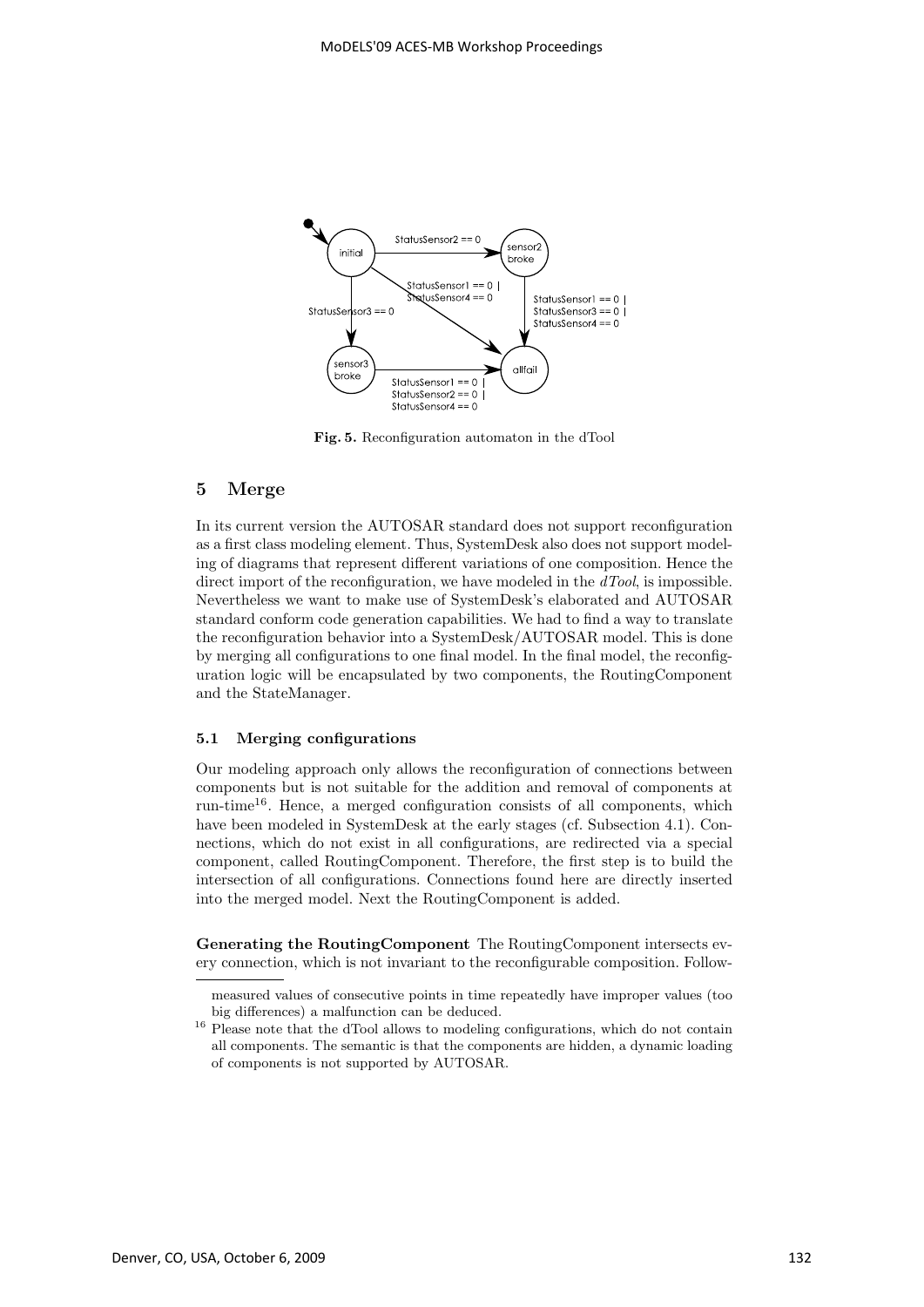ing the RoutingComponent has to know at each point in time, which configuration is currently the active one. Which configuration is active, is determined by the evaluation of the current configuration and the valuation of the variables used in the guards of the reconfiguration automaton (cf. Figure 5). As an evaluation of the automaton at each point in time a value is sent to the RoutingComponent, is much too expensive we have implemented a different strategy.

```
38 switch (configuration 0) {<br>\frac{39}{4} // Routing for configura
     // Routing for configuration initial:
40 case 0:<br>41 Rte 1
         Rte_IWrite_Distance_2_In_0_1_sndr_Distance (distance_1);
<sup>42</sup> break;<br><sup>43</sup> // Routing for configuration allfail:
44 case 3:<br>45 break:
<sup>45</sup> break;<br><sup>46</sup> // Routing for configuration sensor2broke:
47 case 1:<br>48 break:
<sup>48</sup> break;<br><sup>49</sup> // Routing for configuration sensor3broke:
50 case 2:<br>51 Rte I
         Rte_IWrite_Distance_2_In_0_1_sndr_Distance (distance_1);
52 Rte IWrite FirstIn 1 0 sndr Distance (distance 1);
53 break ;
54 }
```
#### **Listing 1.** Excerpt of the RoutingComponent's code

The configurations modeled in the dTool get a unique number each. The RoutingComponent receives the number of the currently active configuration via a special input port. Using this information the RoutingComponent can be implemented as a sequence of switch statements. The computation of the current active configuration is done in a second component – the StateManager. The dTool automatically generates a runnable for the RoutingComponent containing the described behavior. An excerpt of the RoutingComponent's implementation is shown in Listing 1. The variables configuration 0 and distance 1 hold the values of the current configuration and the second sensor's distance respectively. The excerpt is responsible for routing the value provided by the second distance sensor. In configuration allfail (cf. line 44) and sensor2broke (cf. line 47) no routing takes place. In the initial configuration the sensor's distance value is simply forwarded (cf. line 41) and in case the third distance sensor broke down, the value is forwarded as in initial (cf. line 51) but it is also sent to the Interpolation component (cf. line 52).

**StateManager** The StateManager – as briefly mentioned above – is responsible for the computation of the currently active configuration. Therefore, it has to be connected with all ports that provide values, which are used in the guards of reconfiguration automaton. Each time the StateManager receives an update on its ports, it has to evaluate the automaton again and change the value of the currently active configuration accordingly.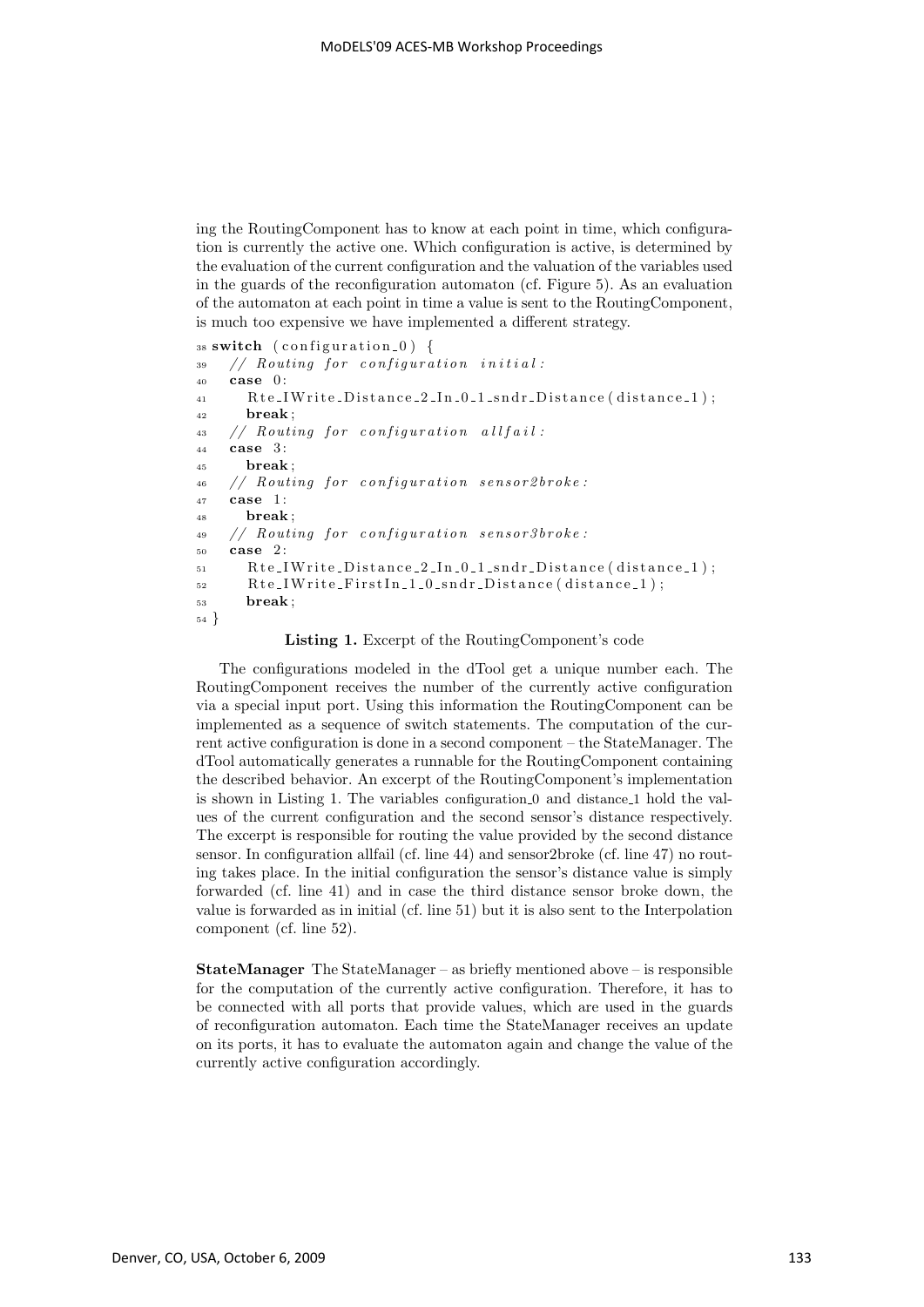```
49 configuration 0 = \text{RteIrvRead}_condition();
50 switch (configuration 0) {<br>51 // State change logic fo
    // State change logic for configuration52 / / in it i al
53 case 0:<br>\frac{54}{7} // \frac{74}{7}// Transition to CGConfiguration#sensor2broke(id: 1,
           name: sensor2broke)
55 if (StatusSensor2.10 = 0) {<br>56 configuration 0 = 1;
         configuration 0 = 1;
57 Rte IrvWrite configuration ( configuration 0);
58 Rte_IWrite_conf_out_configuration (configuration 0);
59 }
60 break ;
```
**Listing 2.** Excerpt from the StateManager's implementation

Updates to the StateManager's ports are signaled by events, which then trigger the StateManager's evaluation function.<sup>17</sup> A small part of this evaluation function is shown in Listing 2. At line 49 of the listing the currently active configuration is read, which then is used as input for the switch statement in the following line. In case the second distance sensor is broken (identified by StatusSensor2 10 equals zero) the configuration is changed (cf. line 56). Then the changed configuration is written to the StateManager's internal configuration variable (cf. line 57) and provided to other components through the conf out port (cf. line  $58$ ).<sup>18</sup>

#### **5.2 Final SystemDesk project**

Figure 6 shows the Sensor-Composition after exporting the merged model to SystemDesk again. The components for the distance sensors are all connected to the RoutingComponent, which is named Reconf in this diagram. The system modeled in our application example does not allow an interpolation for the sensor components one and four. Following these components are always directly connected with the SensorLogic component and are not handled by the RoutingComponent. Nevertheless they also have to be connected to the RoutingComponent as the sensor values are used to interpolate the second respective third sensor in case of a failure.

The StateManager is depicted below the RoutingComponent and is connected to the RoutingComponent through the Conf ports, which provide information about the currently active configuration. As defined in the reconfiguration automaton (cf. Figure 5) the decision which configuration to use, depends on the values of the sensor components' status ports. Following the StateManager is connected to those ports. As the reconfiguration automaton does not

 $^{17}$  Event mechanisms in form Runtime Environment events provided by the AUTOSAR framework have been used to trigger the runnable realizing the functionality of the StateManager. More information about Runtime Environment events can be found in [13].

<sup>18</sup> E.g., provided to the RoutingComponent.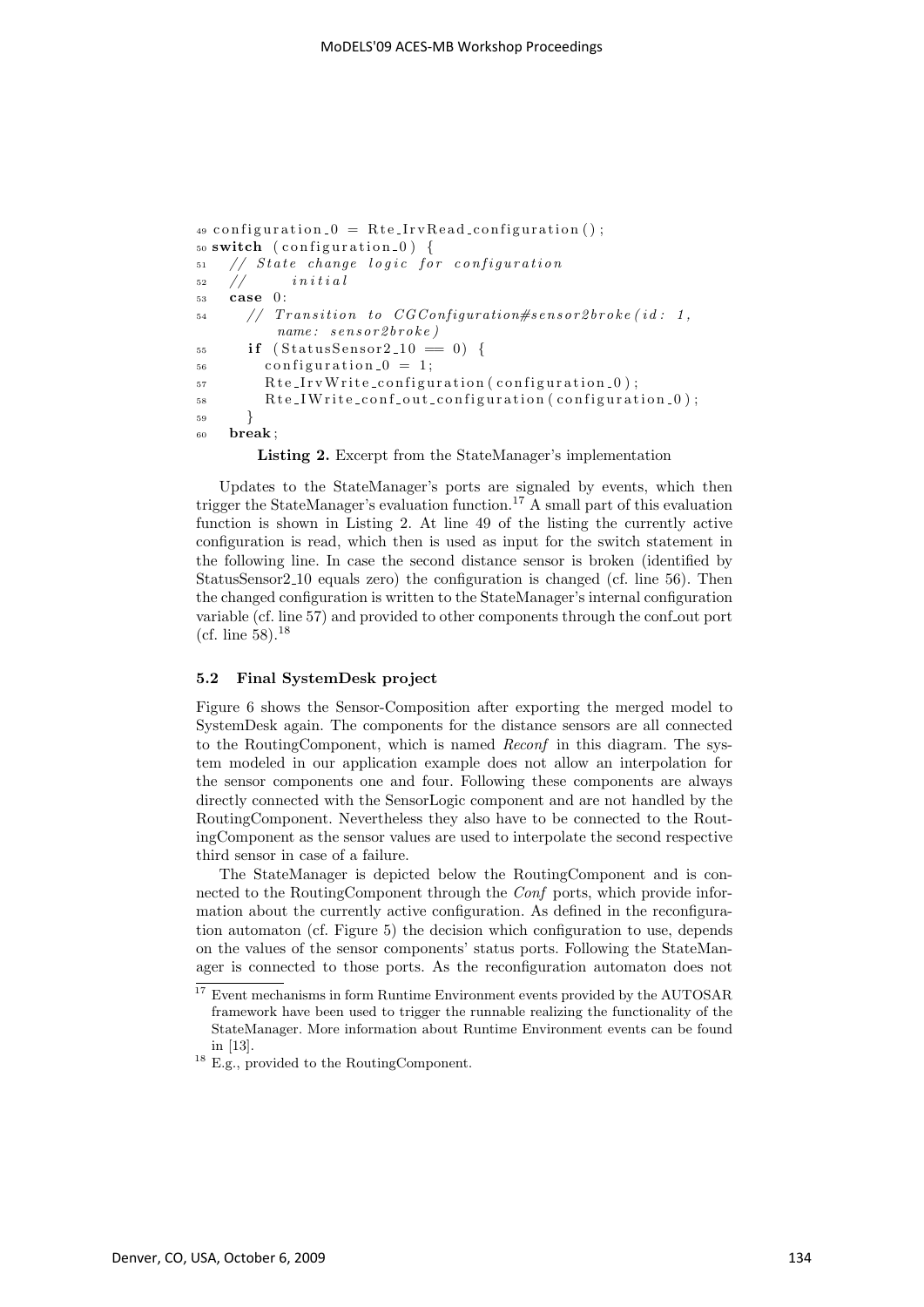

**Fig. 6.** Resulting merged SW Architecture in SystemDesk

rely on any values provided by the Interpolation or SensorLogic component the StateManager is not connected with them.

#### **5.3 Evaluation Results**

The above described approach for the modeling and realization of reconfiguration aspects has been evaluated within a project arranged at Hasso-Plattner-Institute in collaboration with the dSPACE GmbH.

As an evaluation platform for the shown approach the Robotino  $robot<sup>19</sup>$ has been used, which provides an open platform for running  $C/C++$  programs (among others) on a Real-Time Operating System (RTOS). The RTOS is provided in form of RTAI<sup>20</sup>, which is a real-time extension for the Linux operating system. To be able to evaluate the developed concepts on this platform an execution environment has been realized based on the existing RTAI Linux, which allows to compile and execute the outcome of the above described extended toolchain including the resulting parts of the reconfiguration functionality.

The robot provides nine distance sensors uniformly distributed around its chassis. In the context of our evaluation experiments we modeled the reconfig-

<sup>19</sup> http://www.festo-didactic.com/int-en/news/learning-with-robots.htm

 $^{20}$  For more details see https://www.rtai.org.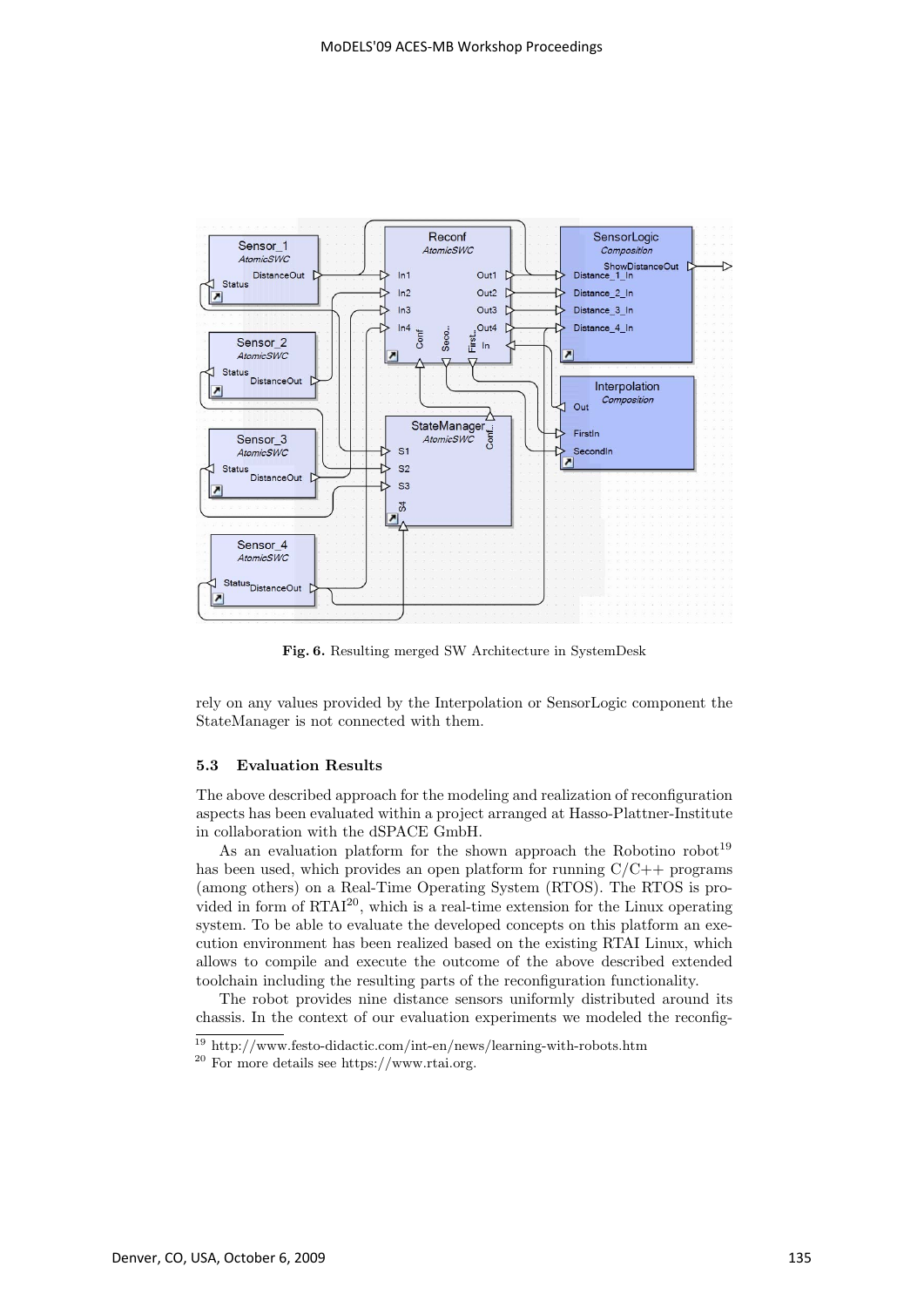uration of distance sensors accordingly to the above used evaluation example using nine instead of four sensors.<sup>21</sup>

The generated source code of the different tools has been compiled and executed on the platform to show the applicability of our approach. In addition we analyzed the overhead resulting from the reconfiguration functionality added by our approach in comparison to the original functionality without any reconfiguration capabilities. For this purpose we measured the execution time of the generated reconfiguration automaton included in the added StateManager in combination with the parts resulting from the routing functionality realized in the additional RoutingComponent (both components are shown in Figure 6).

In case of the nine sensors provided by the robot we measured execution times of the relevant parts concerning the reconfiguration functionality between 20 and 100 microseconds depending on the type of reconfiguration (react on the defect of one or several sensors at the same point in time). The tests have been realized on the equivalent execution platform on which the real functionality has been executed when running the application example on the robot.<sup>22</sup> While the robot provides a more powerful processor like it is the case for the most Electronic-Control-Units (ECUs) used within a modern car, even by using a platform or processor, which has only a tenth of the computation power we will not reach an overhead concerning the reconfiguration leading to an execution time much greater than one millisecond.

### **6 Conclusion**

In this paper we have presented an approach to extend AUTOSAR architectures with reconfiguration capabilities. The approach fits into existing toolchains for the development of AUTOSAR systems and allows reusing tools, which where currently used. The overhead added to the resulting reconfigurable architecture has been shown to be minimal but the developer rewards an easier development of reconfiguration logic, which otherwise has to be done manually at the functional / implementation level. We have successfully shown that it is possible to use high-level architectural modeling techniques without generating massive run-time overhead.

Although our approach has only been evaluated in the context of AUTOSAR it should be applicable to almost any component based development approach.

For the future we plan to also support the reconfiguration of distributed compositions. From an architectural point of view a distributed composition does not differ from a local one, as AUTOSAR completely hides the communication details in the Runtime Environment-layer from perspective of the application layer. Anyway, a distributed scenario contains enough challenges such as timing delays, Basic Software configuration, deployment decisions concerning Routing-Components, just to name a few. Further the high-level architectural modeling

 $\frac{21}{21}$  For a better understanding we decided to only show four sensors in the previous sections.

 $22$  The robot is equipped with 300 MHz processor.